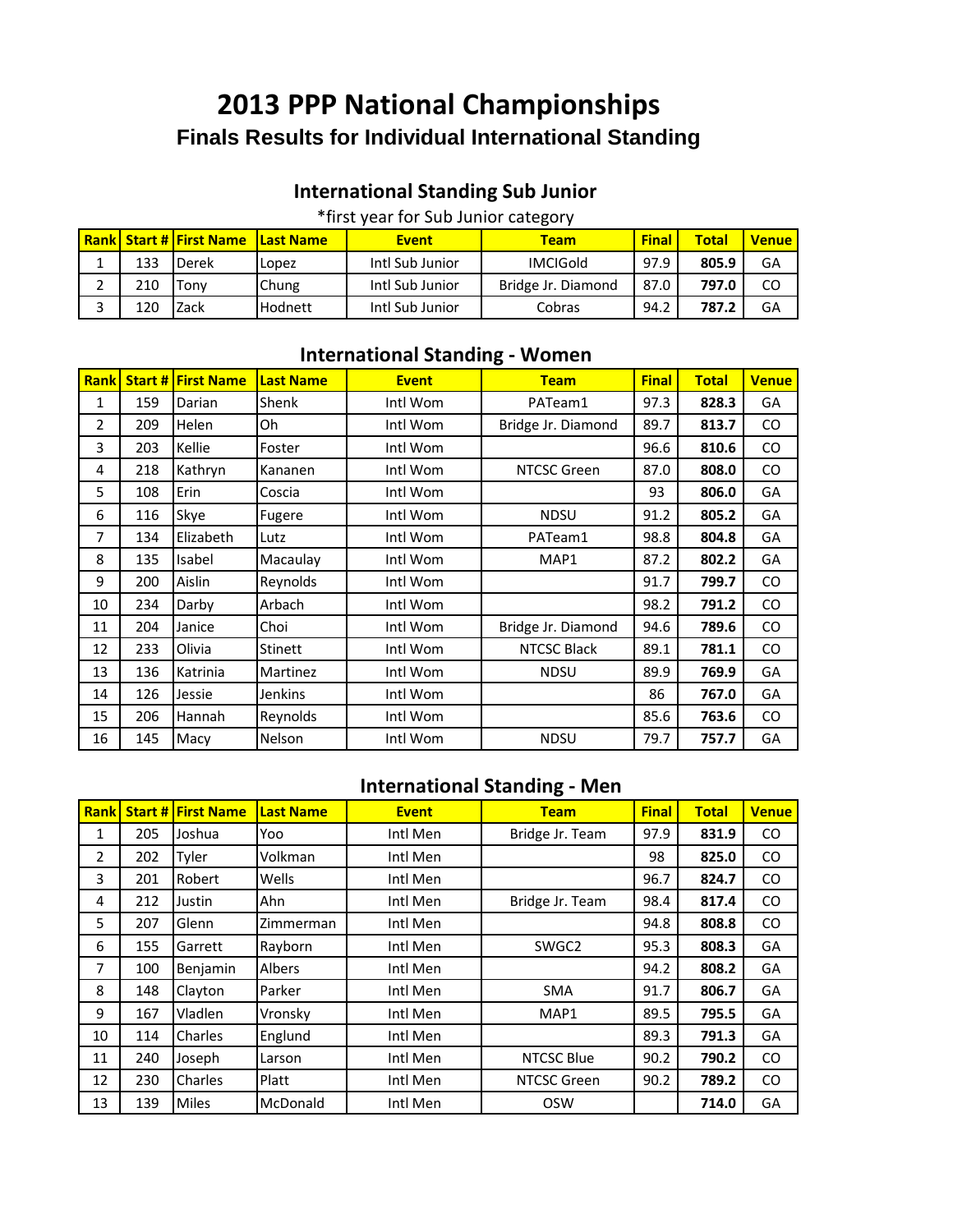| Rank |     | <b>Start # First Name</b> | <b>Last Name</b>   | <b>Event</b>           | <b>Team Short Name</b>  | M1  | x1             | M <sub>2</sub> | x <sub>2</sub> | <b>Mtot</b> | xT | <b>Venue</b> |
|------|-----|---------------------------|--------------------|------------------------|-------------------------|-----|----------------|----------------|----------------|-------------|----|--------------|
| 1    | 130 | Abbie                     | Leverett           | <b>Basic Supported</b> | GG1                     | 396 | 25             | 397            | 22             | 793         | 47 | GA           |
| 2    | 151 | Aidan                     | Perry              | <b>Basic Supported</b> | Tangi1                  | 396 | 26             | 394            | 27             | 790         | 53 | GA           |
| 3    | 125 | Cade                      | Jenkins            | <b>Basic Supported</b> | Tangi1                  | 396 | 19             | 392            | 19             | 788         | 38 | GA           |
| 4    | 150 | Sam                       | Perise             | <b>Basic Supported</b> | Tangi1                  | 390 | 16             | 386            | 12             | 776         | 28 | GA           |
| 5    | 227 | Amelia "Mae"              | <b>Stokes</b>      | <b>Basic Supported</b> | Lincon Shooting Stars 1 | 388 | 13             | 386            | 15             | 774         | 28 | CO           |
| 6    | 229 | Lucas                     | Morgan             | <b>Basic Supported</b> | Lincon Shooting Stars 1 | 391 | 19             | 380            | 13             | 771         | 32 | <b>CO</b>    |
| 7    | 221 | Jared                     | Guest              | <b>Basic Supported</b> | NTCSC Orange            | 378 | 12             | 384            | 12             | 762         | 24 | CO           |
| 8    | 104 | Emily                     | <b>Branum</b>      | <b>Basic Supported</b> | Guns&Roses              | 379 | 7              | 383            | 11             | 762         | 18 | GA           |
| 9    | 232 | John Paul                 | Roach              | <b>Basic Supported</b> | <b>NTCSC Green</b>      | 386 | 11             | 372            | 8              | 758         | 19 | CO           |
| 10   | 110 | <b>Bailey</b>             | Curren             | <b>Basic Supported</b> | <b>BB Red</b>           | 374 | 9              | 380            | 11             | 754         | 20 | GA           |
| 11   | 123 | Logan                     | Husser             | <b>Basic Supported</b> |                         | 380 | 9              | 374            | 7              | 754         | 16 | GA           |
| 12   | 237 | Lukas                     | Kucera             | <b>Basic Supported</b> | <b>NTCSC Black</b>      | 368 | 3              | 384            | 8              | 752         | 11 | CO           |
| 13   | 219 | David                     | Marsh              | <b>Basic Supported</b> |                         | 380 | 7              | 370            | 5              | 750         | 12 | CO           |
| 14   | 226 | Rylee                     | Ellender           | <b>Basic Supported</b> | <b>NTCSC Blue</b>       | 366 | 7              | 372            | 9              | 738         | 16 | CO           |
| 15   | 129 | Caitlin                   | Lemley             | <b>Basic Supported</b> | <b>BB Black</b>         | 357 | 6              | 367            | 4              | 724         | 10 | GA           |
| 16   | 144 | Jacob                     | Neary              | <b>Basic Supported</b> | <b>IMCIGold</b>         | 373 | 6              | 350            | 8              | 723         | 14 | GA           |
| 17   | 121 | Quinn                     | Holder             | <b>Basic Supported</b> |                         | 356 | 3              | 361            | 6              | 717         | 9  | GA           |
| 18   | 115 | Jenna                     | Frederick          | <b>Basic Supported</b> | Guns&Roses              | 362 | 4              | 349            | $\mathbf{1}$   | 711         | 5  | GA           |
| 19   | 138 | <b>Nikolaos</b>           | Mazzella           | <b>Basic Supported</b> |                         | 351 | $\overline{2}$ | 355            | $\mathbf{1}$   | 706         | 3  | GA           |
| 20   | 140 | Jayson                    | McGaugh            | <b>Basic Supported</b> | Guns&Roses              | 349 | 5              | 355            | 5              | 704         | 10 | GA           |
| 21   | 112 | Devin                     | <b>DePamphilis</b> | <b>Basic Supported</b> |                         | 345 | 4              | 346            | 7              | 691         | 11 | GA           |
| 22   | 162 | Kylie                     | Smith              | <b>Basic Supported</b> | <b>BB</b>               | 341 | 5              | 341            | 6              | 682         | 11 | GA           |
| 23   | 117 | Amelia                    | Gallinari          | <b>Basic Supported</b> | <b>BB</b>               | 342 | 1              | 339            | 4              | 681         | 5  | GA           |
| 24   | 157 | <b>Trey</b>               | Rayborn            | <b>Basic Supported</b> |                         | 323 | 4              | 341            | 5              | 664         | 9  | GA           |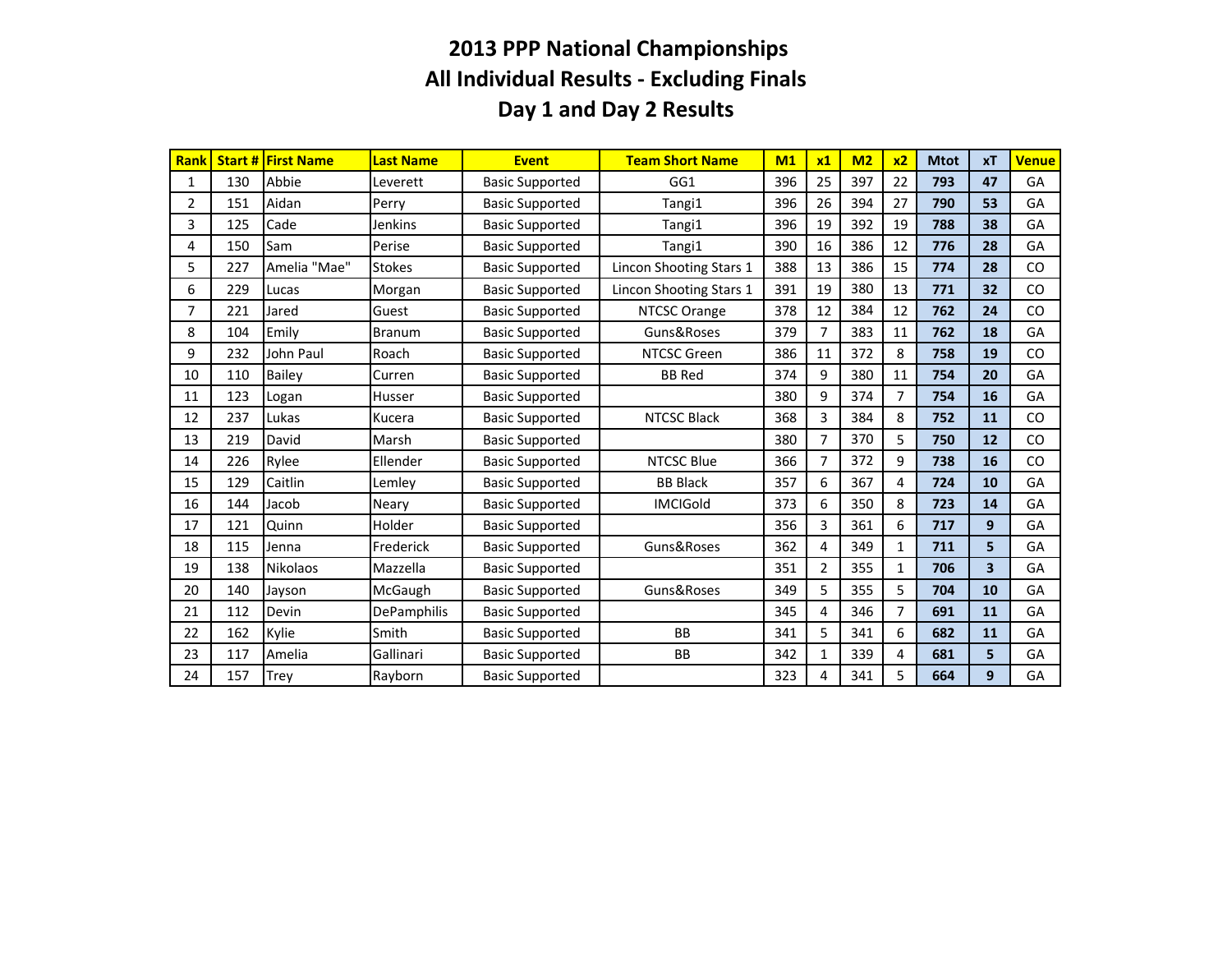| Rank |     | <b>Start # First Name</b> | <b>Last Name</b> | <b>Event</b> | <b>Team Short Name</b> | M <sub>1</sub> | x1                      | M <sub>2</sub> | x <sub>2</sub> | <b>Mtot</b> | xT                      | <b>Venue</b> |
|------|-----|---------------------------|------------------|--------------|------------------------|----------------|-------------------------|----------------|----------------|-------------|-------------------------|--------------|
| 1    | 205 | Joshua                    | Yoo              | Intl Men     | Bridge Jr. Team        | 363            | 3                       | 371            | 9              | 734         | 12                      | CO.          |
| 2    | 201 | Robert                    | Wells            | Intl Men     |                        | 363            | 5                       | 365            | 4              | 728         | 9                       | CO           |
| 3    | 202 | Tyler                     | Volkman          | Intl Men     |                        | 367            | 4                       | 360            | 7              | 727         | 11                      | <b>CO</b>    |
| 4    | 212 | Justin                    | Ahn              | Intl Men     | Bridge Jr. Team        | 358            | 6                       | 361            | 6              | 719         | 12                      | CO           |
| 5    | 148 | Clayton                   | Parker           | Intl Men     | <b>SMA</b>             | 363            | 5                       | 352            | $\overline{2}$ | 715         | $\overline{7}$          | GA           |
| 6    | 207 | Glenn                     | Zimmerman        | Intl Men     |                        | 356            | 6                       | 358            | 6              | 714         | 12                      | CO           |
| 7    | 100 | Benjamin                  | Albers           | Intl Men     |                        | 360            | 7                       | 354            | 3              | 714         | 10                      | GA           |
| 8    | 139 | <b>Miles</b>              | McDonald         | Intl Men     | <b>OSW</b>             | 359            | 3                       | 355            | 3              | 714         | 6                       | GA           |
| 9    | 155 | Garrett                   | Rayborn          | Intl Men     | SWGC2                  | 349            | $\mathbf{1}$            | 364            | 6              | 713         | $\overline{7}$          | GA           |
| 10   | 167 | Vladlen                   | Vronsky          | Intl Men     | MAP1                   | 348            | $\mathbf{1}$            | 358            | 5              | 706         | 6                       | GA           |
| 11   | 114 | Charles                   | Englund          | Intl Men     |                        | 347            | 3                       | 355            | 4              | 702         | $\overline{7}$          | GA           |
| 12   | 240 | Joseph                    | Larson           | Intl Men     | <b>NTCSC Blue</b>      | 354            | 4                       | 346            | 3              | 700         | $\overline{7}$          | CO           |
| 13   | 230 | Charles                   | Platt            | Intl Men     | <b>NTCSC Green</b>     | 355            | $\mathbf{1}$            | 344            | 3              | 699         | 4                       | CO           |
| 14   | 235 | Ryan                      | Kolman           | Intl Men     |                        | 351            | $\overline{2}$          | 347            | $\overline{2}$ | 698         | 4                       | CO           |
| 15   | 103 | Sean                      | Blanton          | Intl Men     | <b>NJP</b>             | 340            | $\overline{2}$          | 346            | 4              | 686         | 6                       | GA           |
| 16   | 211 | Chris                     | Kim              | Intl Men     | Bridge Jr. Gold        | 333            | 3                       | 348            | $\overline{2}$ | 681         | 5                       | CO           |
| 17   | 101 | <b>Blake</b>              | Becton           | Intl Men     | <b>OSW</b>             | 339            | $\mathbf{1}$            | 341            | 4              | 680         | 5                       | GA           |
| 18   | 214 | Jeremy                    | Chang            | Intl Men     | Bridge Jr. Gold        | 326            | $\overline{2}$          | 352            | 5              | 678         | $\overline{7}$          | CO           |
| 19   | 102 | Kevin                     | <b>Bennett</b>   | Intl Men     | MAP1                   | 325            | $\mathbf{1}$            | 352            | 6              | 677         | $\overline{7}$          | GA           |
| 20   | 223 | Taylor                    | Guest            | Intl Men     | NTCSC Orange           | 338            | $\mathbf{1}$            | 333            | $\mathbf{1}$   | 671         | $\overline{2}$          | CO           |
| 21   | 242 | Andrew                    | Reeder           | Intl Men     |                        | 327            | 4                       | 343            | 5              | 670         | 9                       | CO           |
| 22   | 113 | Christopher               | Emery            | Intl Men     | <b>IMCIGold</b>        | 325            | 3                       | 345            | 3              | 670         | 6                       | GA           |
| 23   | 122 | Joshua                    | Husser           | Intl Men     | SWGC2                  | 338            | 3                       | 332            | $\mathbf{1}$   | 670         | 4                       | GA           |
| 24   | 224 | Zachary                   | Guest            | Intl Men     | NTCSC Orange           | 316            | $\overline{\mathbf{3}}$ | 346            | 4              | 662         | $\overline{7}$          | CO           |
| 25   | 105 | <b>Dustin</b>             | Camden           | Intl Men     | <b>SMA</b>             | 323            | $\mathbf{1}$            | 336            | $\overline{2}$ | 659         | $\overline{\mathbf{3}}$ | GA           |
| 26   | 128 | Steven                    | Kwan             | Intl Men     | MAP2                   | 316            | 5                       | 329            | 4              | 645         | 9                       | GA           |
| 27   | 153 | Ronnie                    | Pierson          | Intl Men     | <b>BB Red</b>          | 322            | $\mathbf{1}$            | 313            | 0              | 635         | $\mathbf{1}$            | GA           |
| 28   | 107 | Tristin                   | Clements         | Intl Men     | Cobras                 | 320            | $\overline{2}$          | 309            | $\overline{2}$ | 629         | $\overline{\mathbf{4}}$ | GA           |
| 29   | 220 | Jesse                     | Martin           | Intl Men     |                        | 298            |                         | 312            | $\Omega$       | 610         | $\mathbf{0}$            | CO           |
| 30   | 166 | Andrew                    | Sturrup          | Intl Men     | PATeam2                | 282            | $\mathbf{1}$            | 307            | 0              | 589         | $\mathbf{1}$            | GA           |
| 31   | 160 | Michael                   | <b>Shpits</b>    | Intl Men     |                        | 159            | $\mathbf{1}$            | 187            | 0              | 346         | $\mathbf{1}$            | GA           |
| 32   | 216 | Justin                    | Cho              | Intl Men     | Bridge Jr. Gold        | 167            |                         | 148            | 0              | 315         | $\mathbf{0}$            | CO           |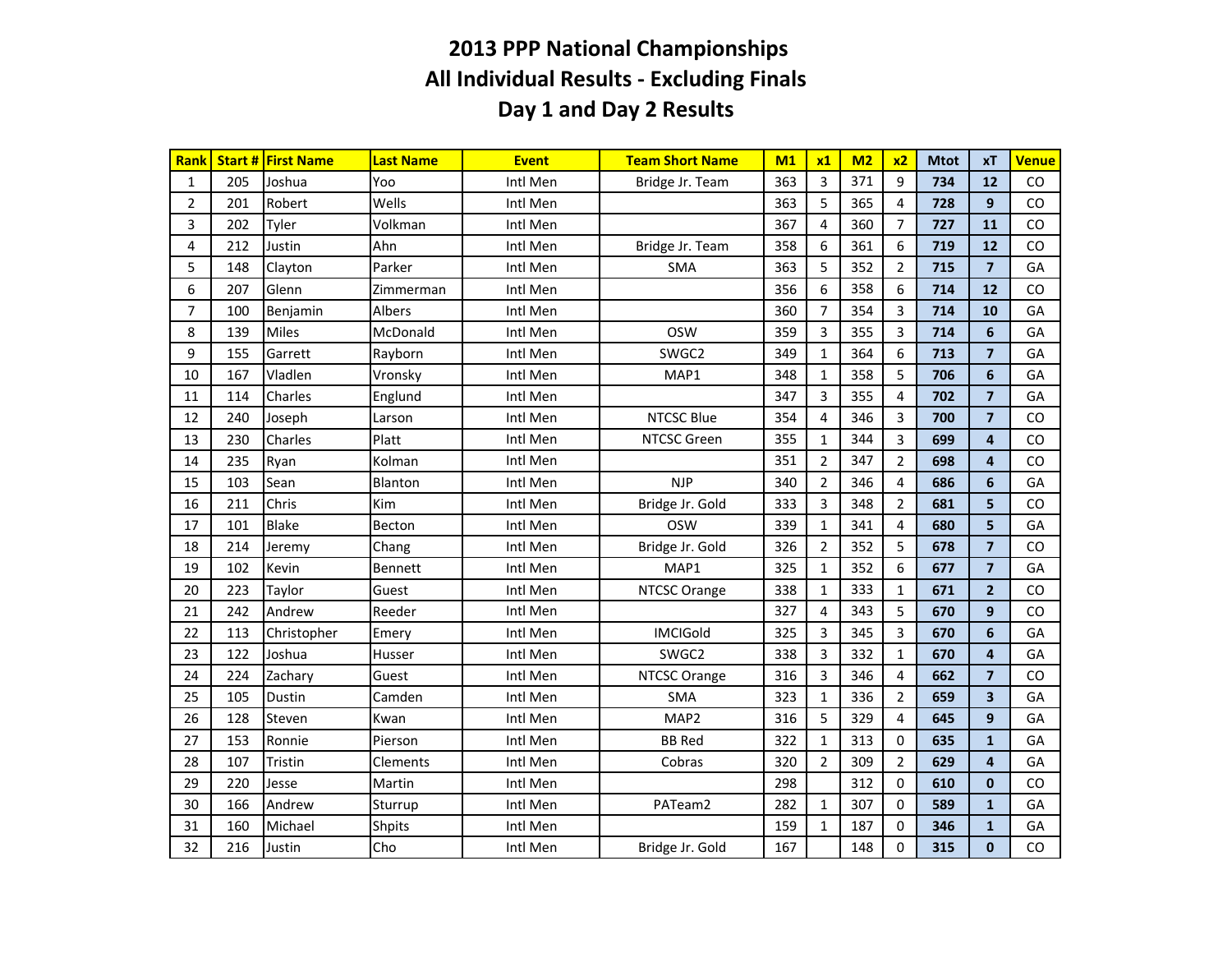| <b>Rank</b> |     | <b>Start # First Name</b> | <b>Last Name</b> | <b>Event</b>    | <b>Team Short Name</b> | M1  | x1             | M <sub>2</sub> | $x^2$ | <b>Mtot</b> | xT                      | <b>Venue</b> |
|-------------|-----|---------------------------|------------------|-----------------|------------------------|-----|----------------|----------------|-------|-------------|-------------------------|--------------|
|             | 210 | Tony                      | Chung            | Intl Sub Junior | Bridge Jr. Diamond     | 359 | 3              | 351            | 0     | 710         | 3                       | CO.          |
| 2           | 133 | <b>Derek</b>              | Lopez            | Intl Sub Junior | <b>IMCIGold</b>        | 354 | 3              | 354            | 4     | 708         | 7                       | GA           |
| 3           | 120 | Zack                      | Hodnett          | Intl Sub Junior | Cobras                 | 345 | $\overline{2}$ | 348            | 4     | 693         | 6                       | GA           |
| 4           | 217 | <b>Eric</b>               | Eckenroth        | Intl Sub Junior | NTCSC Black            | 331 |                | 344            | 2     | 675         | 3                       | CO.          |
| 5.          | 142 | Zachary                   | Miller           | Intl Sub Junior | <b>BB</b> White        | 342 |                | 330            | 1     | 672         | $\overline{2}$          | GA           |
| 6           | 149 | Lyndsey                   | Parker           | Intl Sub Junior | <b>SMA</b>             | 332 | 4              | 331            | 1     | 663         | 5.                      | GA           |
| 7           | 222 | <b>Nicholas</b>           | Guest            | Intl Sub Junior | NTCSC Yellow           | 315 |                | 338            | 3     | 653         | 4                       | CO.          |
| 8           | 168 | Stephen                   | Wargo            | Intl Sub Junior | PATeam <sub>2</sub>    | 329 |                | 321            | 1     | 650         | $\overline{2}$          | GA           |
| 9           | 171 | Samuel                    | Zeigler          | Intl Sub Junior | PATeam1                | 314 | 3              | 331            | 2     | 645         | 5.                      | GA           |
| 10          | 118 | Carrie                    | Haltiwanger      | Intl Sub Junior | <b>NJP</b>             | 311 | 0              | 318            | 2     | 629         | $\overline{2}$          | GA           |
| 11          | 163 | Layne                     | Smith            | Intl Sub Junior | <b>BB Black</b>        | 314 | 0              | 308            | 1     | 622         |                         | GA           |
| 12          | 146 | Emily                     | Nothnagle        | Intl Sub Junior | PATeam <sub>2</sub>    | 304 |                | 297            | 2     | 601         | $\overline{\mathbf{3}}$ | GA           |
| 13          | 165 | Amber                     | Sturrup          | Intl Sub Junior |                        | 294 |                | 283            | 1     | 577         | $\overline{2}$          | GA           |
| 14          | 109 | Callie                    | Crawford         | Intl Sub Junior | Cobras                 | 247 | 0              | 259            |       | 506         |                         | GA           |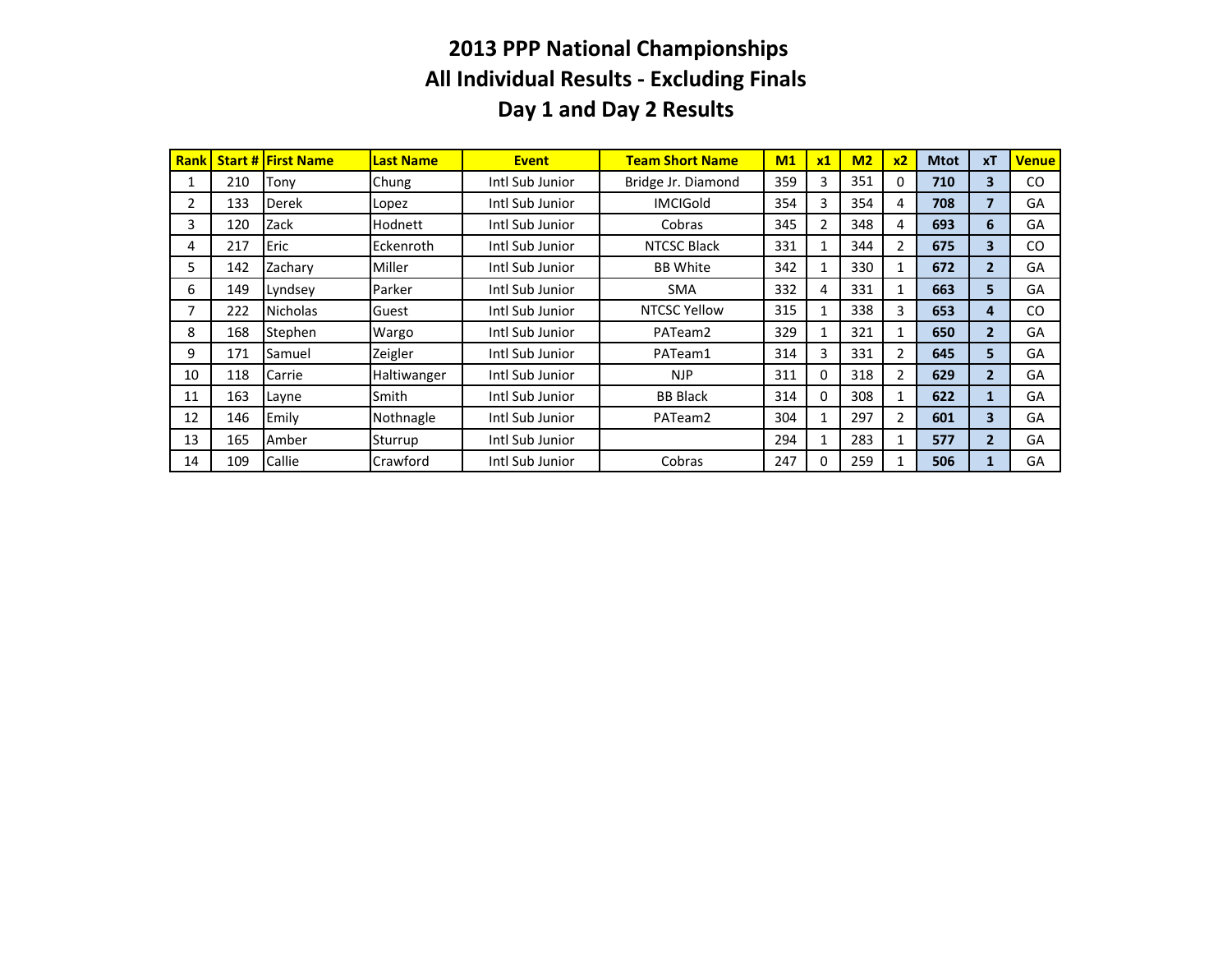| Rank         |     | <b>Start # First Name</b> | <b>Last Name</b> | <b>Event</b> | <b>Team Short Name</b> | M1  | x1             | M <sub>2</sub> | x <sub>2</sub> | <b>Mtot</b> | xT                      | <b>Venue</b> |
|--------------|-----|---------------------------|------------------|--------------|------------------------|-----|----------------|----------------|----------------|-------------|-------------------------|--------------|
| $\mathbf{1}$ | 159 | Darian                    | Shenk            | Intl Wom     | PATeam1                | 369 | 4              | 362            | $\overline{2}$ | 731         | 6                       | GA           |
| 2            | 209 | Helen                     | Oh               | Intl Wom     | Bridge Jr. Diamond     | 365 | 4              | 359            | 6              | 724         | 10                      | <b>CO</b>    |
| 3            | 218 | Kathryn                   | Kananen          | Intl Wom     | <b>NTCSC Green</b>     | 355 | 4              | 366            | 6              | 721         | 10                      | CO           |
| 4            | 135 | Isabel                    | Macaulay         | Intl Wom     | MAP1                   | 364 | 4              | 351            | 3              | 715         | $\overline{7}$          | GA           |
| 5            | 203 | Kellie                    | Foster           | Intl Wom     |                        | 360 | 4              | 354            | 8              | 714         | 12                      | <b>CO</b>    |
| 6            | 116 | Skye                      | Fugere           | Intl Wom     | <b>NDSU</b>            | 358 | 4              | 356            | $\mathbf{1}$   | 714         | 5                       | GA           |
| 7            | 108 | Erin                      | Coscia           | Intl Wom     |                        | 354 | 4              | 359            | 4              | 713         | 8                       | GA           |
| 8            | 200 | Aislin                    | Reynolds         | Intl Wom     |                        | 350 | 5              | 358            | 9              | 708         | 14                      | <b>CO</b>    |
| 9            | 134 | Elizabeth                 | Lutz             | Intl Wom     | PATeam1                | 350 | 4              | 356            | 6              | 706         | 10                      | GA           |
| 10           | 204 | Janice                    | Choi             | Intl Wom     | Bridge Jr. Diamond     | 344 | 3              | 351            | 3              | 695         | 6                       | <b>CO</b>    |
| 11           | 234 | Darby                     | Arbach           | Intl Wom     |                        | 349 | 3              | 344            | $\overline{2}$ | 693         | 5                       | CO           |
| 12           | 233 | Olivia                    | <b>Stinett</b>   | Intl Wom     | <b>NTCSC Black</b>     | 344 | 4              | 348            | $\overline{2}$ | 692         | 6                       | CO           |
| 13           | 126 | Jessie                    | <b>Jenkins</b>   | Intl Wom     |                        | 336 | 3              | 345            | 2              | 681         | 5                       | GA           |
| 14           | 136 | Katrinia                  | Martinez         | Intl Wom     | <b>NDSU</b>            | 332 | $\overline{2}$ | 348            | 6              | 680         | 8                       | GA           |
| 15           | 145 | Macy                      | Nelson           | Intl Wom     | <b>NDSU</b>            | 330 | $\mathbf{1}$   | 348            | $\overline{2}$ | 678         | $\overline{\mathbf{3}}$ | GA           |
| 16           | 206 | Hannah                    | Reynolds         | Intl Wom     |                        | 346 | $\mathbf{1}$   | 332            | $\mathbf{1}$   | 678         | $\overline{2}$          | <b>CO</b>    |
| 17           | 208 | Cindy                     | Chung            | Intl Wom     | Bridge Jr. Team        | 330 |                | 346            | 3              | 676         | $\overline{\mathbf{3}}$ | CO           |
| 18           | 127 | <b>Brianna</b>            | Kinard           | Intl Wom     | <b>NJP</b>             | 336 | 3              | 338            | 3              | 674         | 6                       | GA           |
| 19           | 158 | Margaret                  | Raymond          | Intl Wom     | SWGC2                  | 341 | $\overline{2}$ | 330            | 3              | 671         | 5                       | GA           |
| 20           | 137 | Rachel                    | Mayne            | Intl Wom     | <b>OSW</b>             | 325 | 0              | 343            | $\overline{2}$ | 668         | $\overline{2}$          | GA           |
| 21           | 241 | Emily                     | Larson           | Intl Wom     | <b>NTCSC Blue</b>      | 329 | 3              | 335            | $\mathbf{1}$   | 664         | 4                       | CO           |
| 22           | 236 | Alexa                     | Halverson        | Intl Wom     | <b>NTCSC Yellow</b>    | 314 | 3              | 342            | 5              | 656         | 8                       | <b>CO</b>    |
| 23           | 143 | Kara                      | Moody            | Intl Wom     | <b>BB Red</b>          | 335 | 1              | 320            | 0              | 655         | 1                       | GA           |
| 24           | 119 | Caroline                  | Harmon           | Intl Wom     | MAP <sub>2</sub>       | 320 | $\overline{2}$ | 328            | 3              | 648         | 5                       | GA           |
| 25           | 228 | Rachel                    | Cantrel          | Intl Wom     |                        | 326 |                | 321            | $\mathbf{1}$   | 647         | 1                       | CO           |
| 26           | 170 | Ashley                    | West             | Intl Wom     | <b>BB White</b>        | 311 | $\overline{2}$ | 331            | 3              | 642         | 5                       | GA           |
| 27           | 152 | <b>Brandilyn</b>          | Perry            | Intl Wom     | <b>BB Black</b>        | 269 | 1              | 313            | $\mathbf{1}$   | 582         | $\overline{2}$          | GA           |